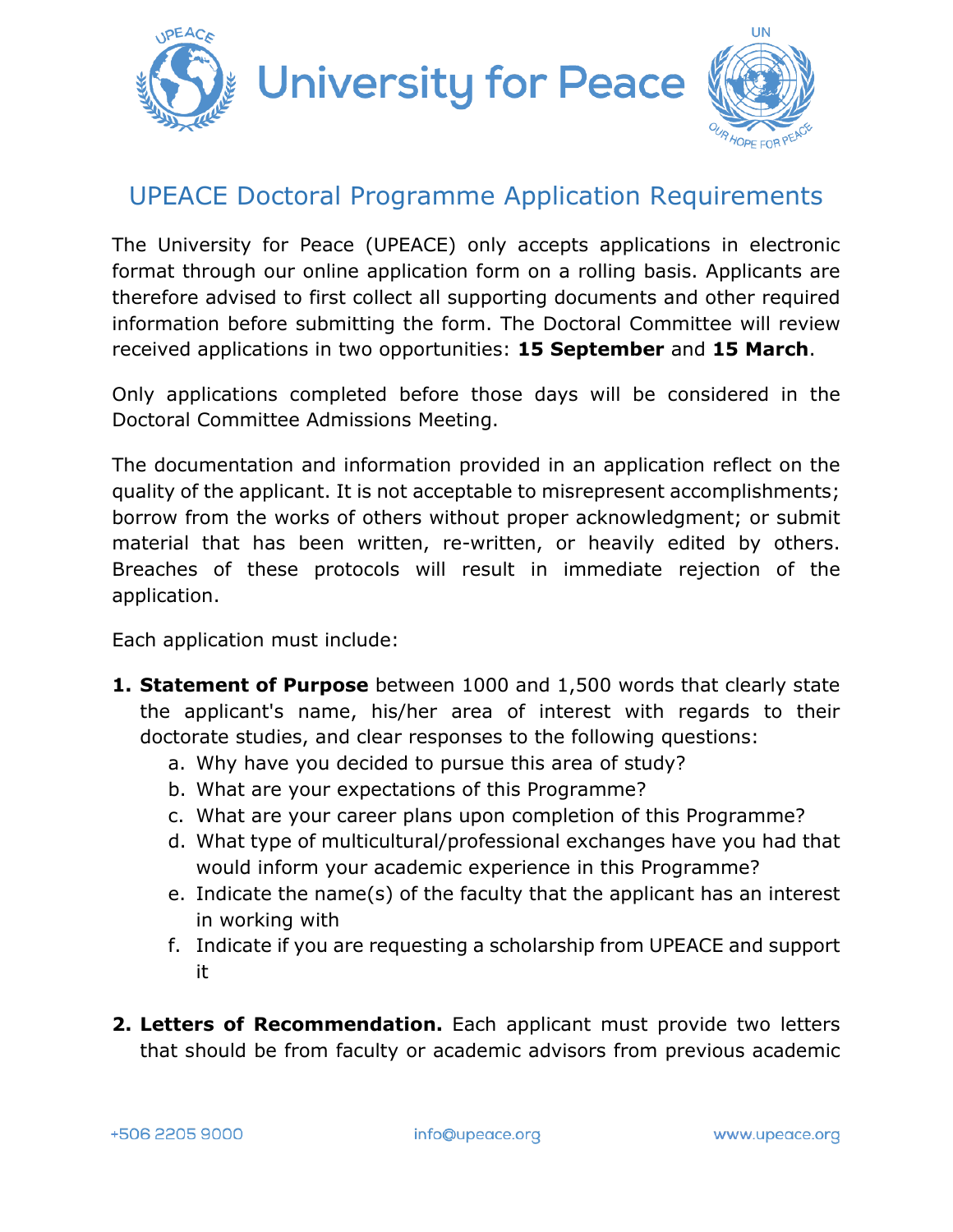

experience or managers or other superiors from a professional work environment who are qualified to evaluate the applicant's potential for the Doctoral Programme.

- **3. Official Graduate Transcripts and Copy of Graduate Diploma** (Master's degree)
- **4. Publication/Writing Sample**. The publication/writing sample should be on-topic related to the area of study to be pursued at UPEACE. Examples of such pieces would be peer-reviewed journal publications, book chapters, thesis chapters, or reports.
- **5. Concept Paper**. This document should be comparable to the eventual research proposal. The document should clearly outline the following:
	- a. Research Topic what the candidate will focus his/her research on throughout the Doctoral Programme
	- b. Research Objective or Questions what new knowledge will the candidate be contributing through their research
	- c. Conceptual Framework what approach or authors will the applicant use
	- d. Methodology either feasible or potential

## **6. Curriculum Vitae or Résumé**

## **7. Financial Form**

## **8. Copy of Passport**

### **9. Passport Size Photo**

**10. English Proficiency Test Scores Report (TOEFL, IELTS).** This is only required for all applicants from non-English-speaking countries.

Upon submission of the online application form and supporting uploaded documents, the UPEACE Admissions system will send an automatic